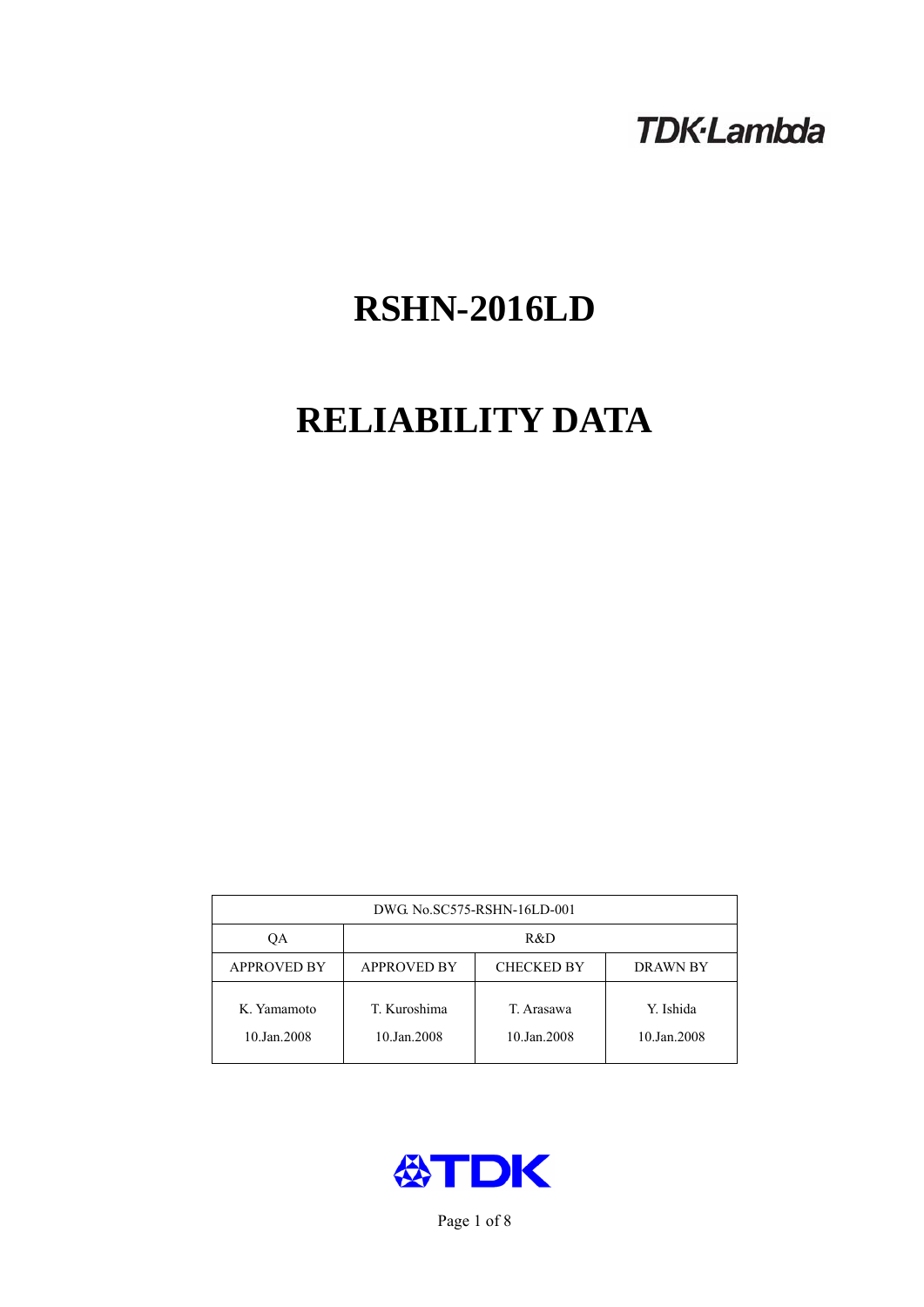### **RSHN-2016LD**

# **I N D E X**

|                                     | Page   |
|-------------------------------------|--------|
| 1. Calculated Values of MTBF        | Page-3 |
| 2. Vibration Test                   | Page-4 |
| 3. Heat Cycle Test                  | Page-5 |
| 4. Humidity Test                    | Page-6 |
| 5. High Temperature Resistance Test | Page-7 |
| 6. Low Temperature Storage Test     | Page-8 |

The following data are typical values. As all units have nearly the same characteristics, the data to be considered as ability values.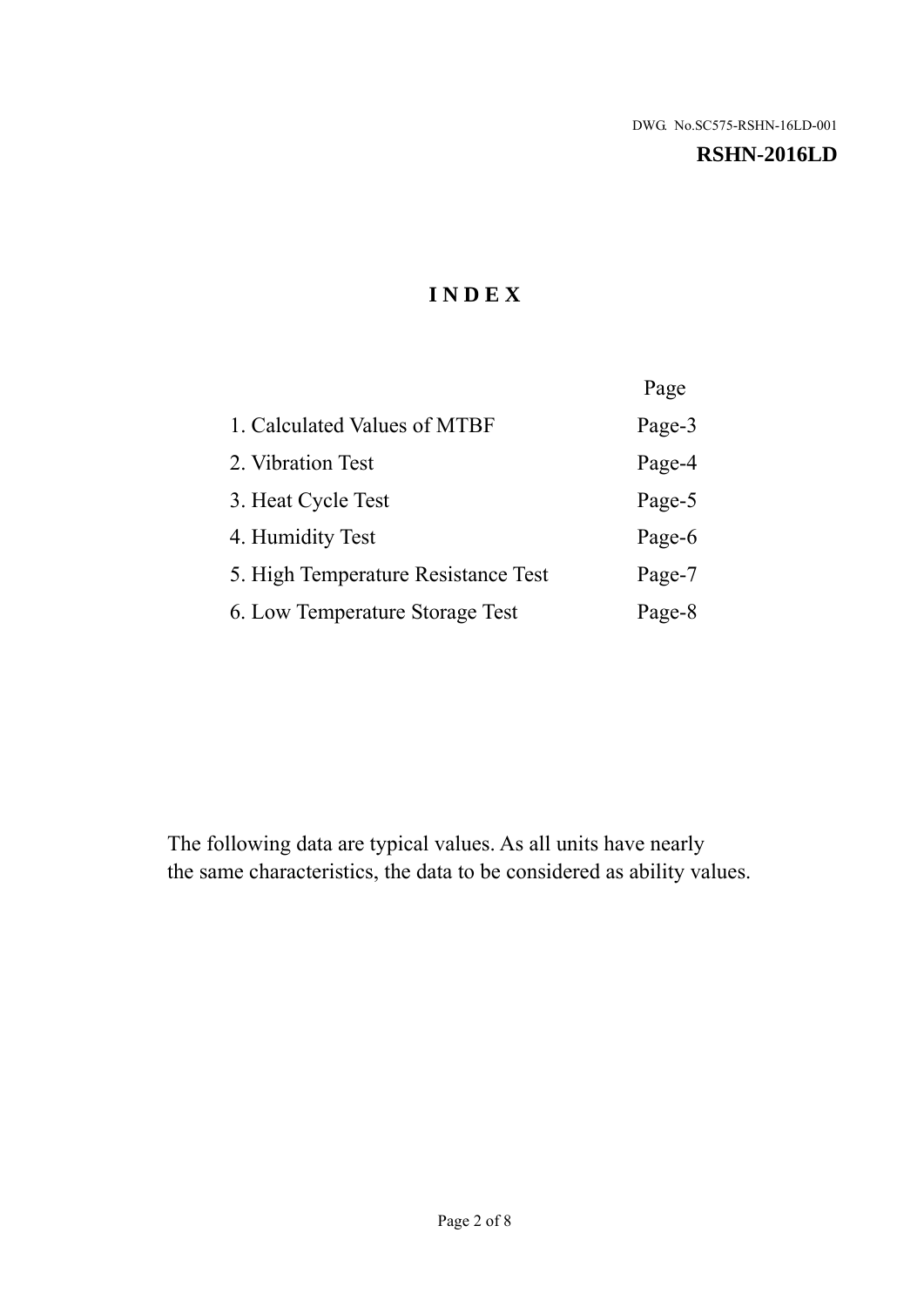#### **RSHN-2016LD**

## 1. Calculated values of MTBF

## MODEL : RSHN-2016LD

## (1) Calculating Method

 Calculated based on parts stress reliability projection of MIL-HDBK-217F NOTICE2.

Individual failure rates  $\lambda$  G is given to each part and MTBF is calculated by the count of each part.

$$
MTBF = \frac{1}{\lambda_{\text{equip}}} = \frac{1}{\sum_{i=1}^{n} N_i (\lambda_G \pi_Q)_i} \times 10^6 \text{ (hours)}
$$

| : Total equipment failure rate (Failure / $10^6$ Hours)                   |
|---------------------------------------------------------------------------|
| : Generic failure rate for the $\hbar$ generic part                       |
| (Failure/ $10^6$ Hours)                                                   |
| : Quantity of <i>i</i> th generic part                                    |
| : Number of different generic part categories                             |
| : Generic quality factor for the <i>i</i> th generic part ( $\pi Q = 1$ ) |
|                                                                           |

## (2) MTBF Values

GF : Ground, Fixed

 $MTBF = 5,410,084$  (Hours)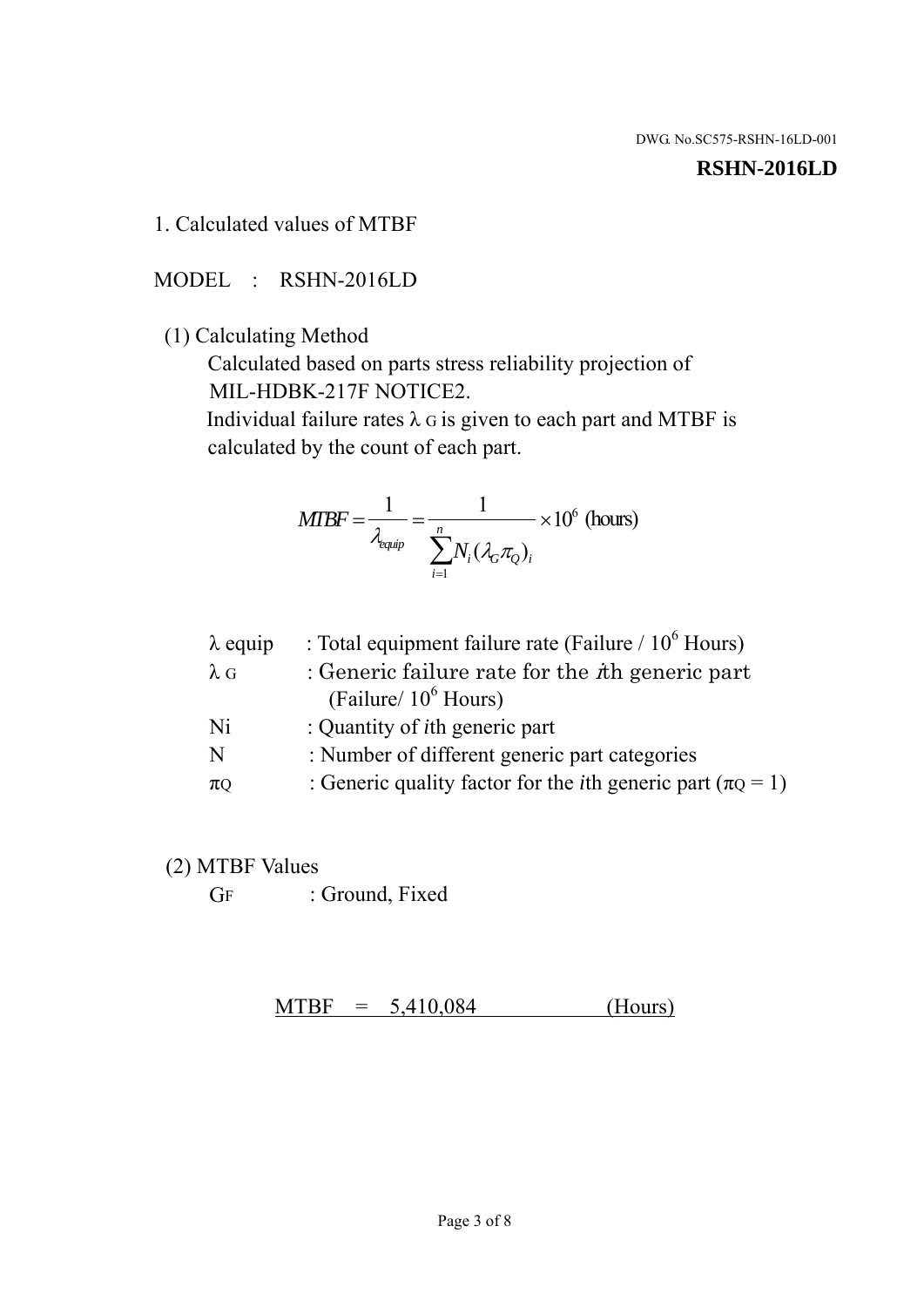### **RSHN-2016LD**

2. Vibration Test

## MODEL : RSHN-2016LD (Representation Product : RSEN-2030D)

- (1) Vibration Test Class Frequency Variable Endurance Test
- (2) Equipment Used Controller VS-1000-6, Vibrator 905-FN ( IMV CORP.)
- (3) The Number of D.U.T. (Device Under Test) 5 units
- (4) Test Condition
	- · Frequency : 10~55Hz
	- $\cdot$  Acceleration : 9.8m/s<sup>2</sup>, Sweep for 1 min.
	- · Dimension and times : X, Y and Z directions for 1 hour each.

# (5) Test Method

Fix the D.U.T. on the fitting-stage

# (6) Test Results

PASS

## Typical Sample Data

| . .                           |                                 |                   |                     |                     |
|-------------------------------|---------------------------------|-------------------|---------------------|---------------------|
| Check item                    | Spec.                           |                   | <b>Before Test</b>  | After Test          |
| Attenuation (dB)              | Differential Mode: 25dBmin.     | $0.4$ MHz         | 38.80               | 39.10               |
|                               |                                 | 30 MHz            | 56.51               | 55.42               |
|                               | Common Mode: 25dBmin.           | 2 MHz             | 36.23               | 36.01               |
|                               |                                 | 30 MHz            | 37.14               | 36.63               |
| Leakage Current (mA)          | $1mA$ max. $(250V, 60Hz)$       | Line1             | 0.41                | 0.40                |
|                               |                                 | Line <sub>2</sub> | 0.41                | 0.40                |
| DC Resistance $(m\Omega)$     | $6m \Omega$ max.                |                   | 3.62                | 3.60                |
| <b>Test Voltage</b>           | $L-L: 1768Vdc$ 60s.             |                   | OK                  | OK.                 |
|                               | $L-E$ : 2500Vac 60s.            |                   |                     |                     |
| Isolation Resistance ( $MQ$ ) | $100M \Omega$ min. (500Vdc 60s) |                   | $4.0 \times 10^{6}$ | $4.0 \times 10^{6}$ |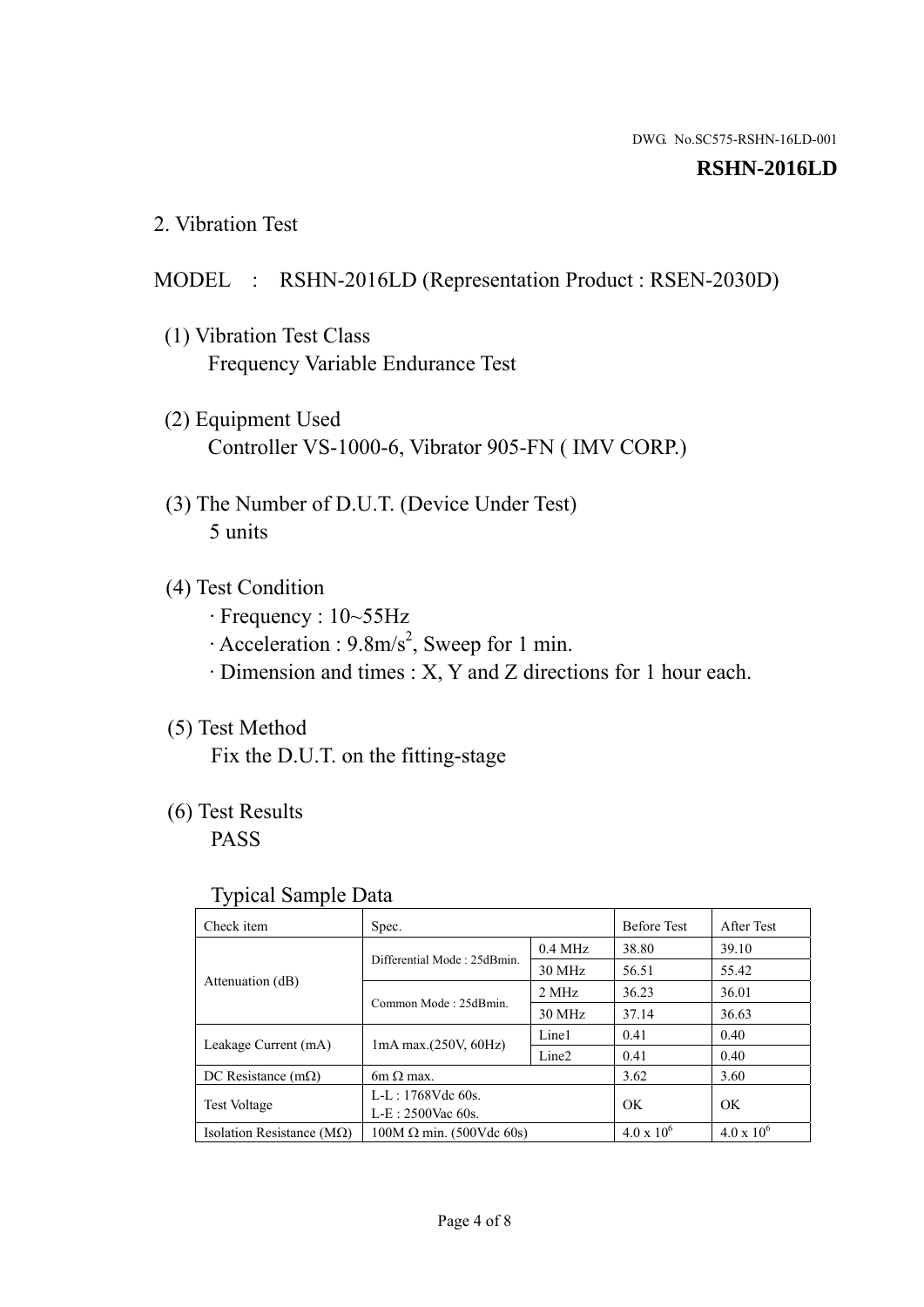1 cycle

30min.

3min.

30min.

3. Heat Cycle Test

## MODEL : RSHN-2016LD (Representation Product : RSEN-2030)

- (1) Equipment Used TEMPERATURE CHAMBER TSA-71H-W (ESPEC CORP.)
- (2) The Number of D.U.T. (Device Under Test) 5 units
- (3) Test Conditions
	- · Ambient Temperature : -25~+85°C · Test Cycles : 100cycles
- (4) Test Method

 Before the test check if there is no abnormal characteristics and put the D.U.T. in the testing chamber. Then test it in the above cycles, After the test is completed leave it for 1 hour at room temperature and check it if there is no abnormal each characteristics.

 $+85$ °C

 $-25$ °C

(5) Test Results

PASS

| <b>Typical Sample Data</b> |  |  |
|----------------------------|--|--|
|----------------------------|--|--|

| Check item                    | Spec.                           |                   | <b>Before Test</b> | After Test        |
|-------------------------------|---------------------------------|-------------------|--------------------|-------------------|
|                               | Differential Mode: 25dBmin.     | $0.4$ MHz         | 40.06              | 40.06             |
|                               |                                 | 30 MHz            | 55.64              | 57.12             |
| Attenuation (dB)              | Common Mode: 25dBmin.           | 2 MHz             | 35.40              | 36.74             |
|                               |                                 | 30 MHz            | 37.70              | 37.36             |
| Leakage Current (mA)          | 1mA max. (250V, 60Hz)           | Line1             | 0.41               | 0.49              |
|                               |                                 | Line <sub>2</sub> | 0.42               | 0.48              |
| DC Resistance $(m\Omega)$     | $6m \Omega$ max.                |                   | 3.48               | 3.22              |
| <b>Test Voltage</b>           | $L-L: 1768Vdc$ 60s.             |                   | OK                 | OK.               |
|                               | L-E: 2500Vac 60s.               |                   |                    |                   |
| Isolation Resistance ( $MQ$ ) | $100M \Omega$ min. (500Vdc 60s) |                   | $9.5 \times 10^5$  | $9.4 \times 10^5$ |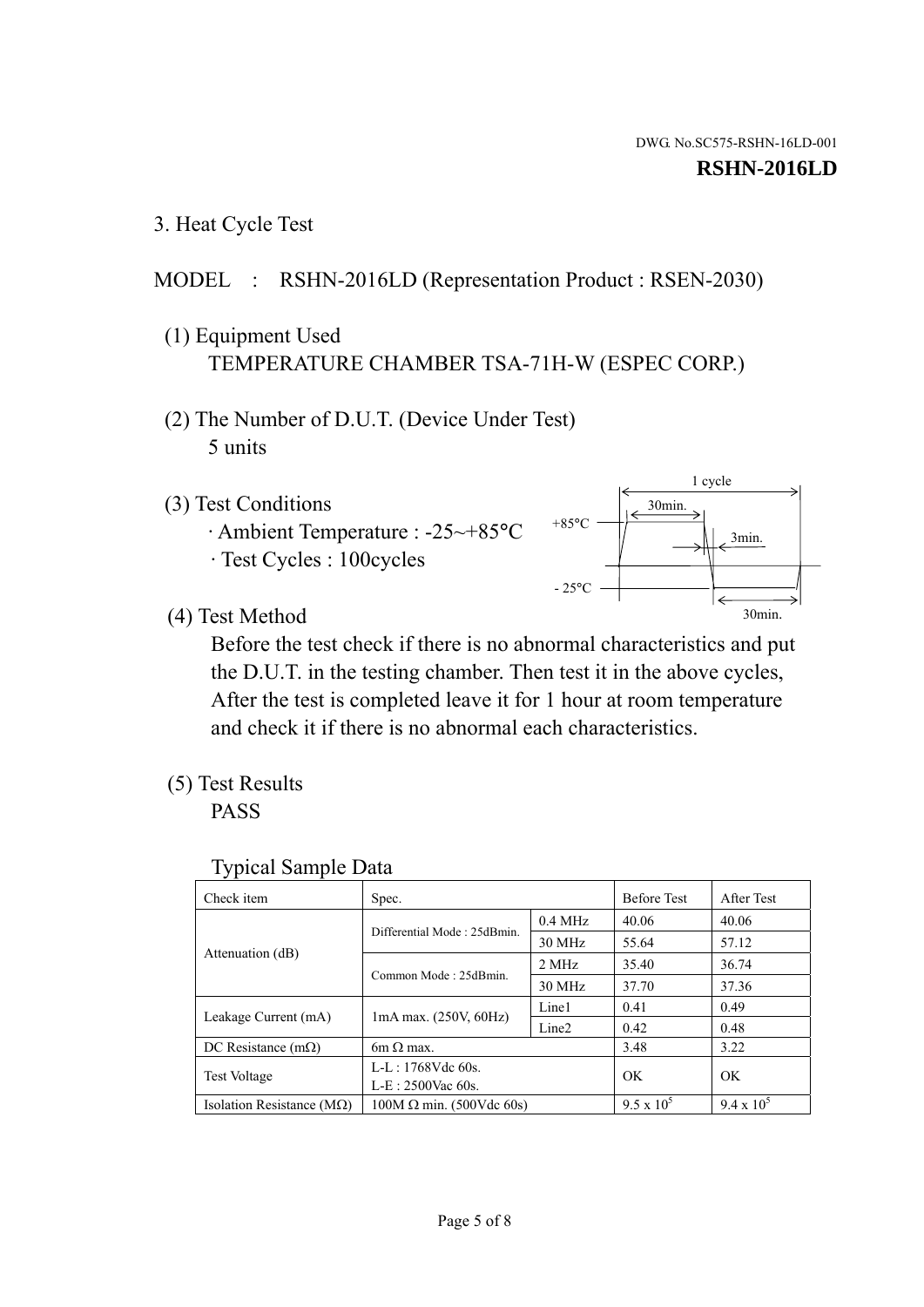4. Humidity Test

## MODEL : RSHN-2016LD (Representation Product : RSEN-2030)

- (1) Equipment Used TEMP. & HUMID. CHAMBER PR-4KT (ESPEC CORP.)
- (2) The Number of D.U.T. (Device Under Test) 5 units

## (3) Test Conditions

- · Ambient Temperature : +40°C
- · Test Time : 500 hours
- · Ambient Humidity : 90~95% RH No Dewdrop

## (4) Test Method

 Before the test check if there is no abnormal characteristics and put the D.U.T. in the testing chamber. Then test it in the above conditions. After the test is completed leave it for 1 hour at room temperature and check it if there is no abnormal each characteristics.

## (5) Test Results

PASS

| . .                                |                                 |                   |                     |                     |
|------------------------------------|---------------------------------|-------------------|---------------------|---------------------|
| Check item                         | Spec.                           |                   | <b>Before Test</b>  | After Test          |
| Attenuation (dB)                   | Differential Mode: 25dBmin.     | $0.4$ MHz         | 40.92               | 39.42               |
|                                    |                                 | 30 MHz            | 57.38               | 55.62               |
|                                    | Common Mode: 25dBmin.           | 2 MHz             | 36.16               | 36.22               |
|                                    |                                 | 30 MHz            | 37.34               | 37.92               |
| Leakage Current (mA)               | $1mA$ max. $(250V, 60Hz)$       | Line1             | 0.42                | 0.41                |
|                                    |                                 | Line <sub>2</sub> | 0.42                | 0.43                |
| DC Resistance $(m\Omega)$          | $6m \Omega$ max.                |                   | 3.62                | 3.58                |
| <b>Test Voltage</b>                | $L-L: 1768Vdc$ 60s.             |                   | OK                  | OK                  |
|                                    | $L-E: 2500$ Vac 60s.            |                   |                     |                     |
| Isolation Resistance ( $M\Omega$ ) | $100M \Omega$ min. (500Vdc 60s) |                   | $3.6 \times 10^{6}$ | $4.5 \times 10^{6}$ |

#### Typical Sample Data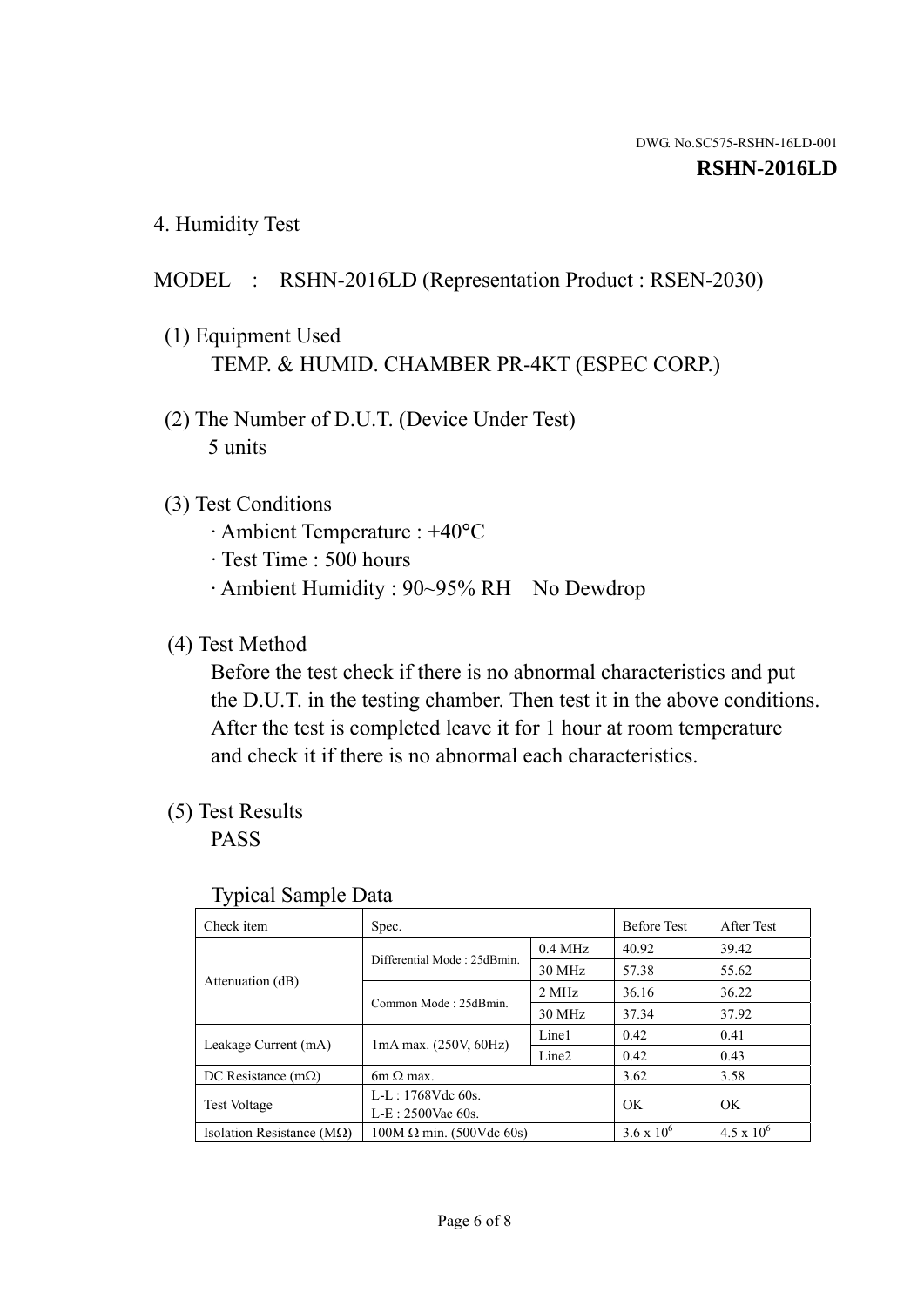5. High Temperature Resistance Test

## MODEL : RSHN-2016LD (Representation Product : RSEN-2060)

- (1) Equipment Used TEMPERATURE CHAMBER PHH-300 ( ESPEC CORP.)
- (2) The Number of D.U.T. (Device Under Test) 5 units
- (3) Test Conditions
	- · Ambient Temperature : +55°C
	- · Test Time : 500 hours
	- · Operating : DC 60A
- (4) Test Method

 Before the test check if there is no abnormal characteristics and put the D.U.T. in the testing chamber. Then test it in the above conditions. After the test is completed leave it for 1 hour at room temperature and check it if there is no abnormal each characteristics.

(5) Test Results

PASS

| J 1                                |                                 |                   |                     |                     |
|------------------------------------|---------------------------------|-------------------|---------------------|---------------------|
| Check item                         | Spec.                           |                   | <b>Before Test</b>  | After Test          |
|                                    | Differential Mode: 25dBmin.     | $0.2$ MHz         | 57.86               | 58.52               |
|                                    |                                 | 30 MHz            | 52.04               | 51.94               |
| Attenuation (dB)                   | Common Mode: 25dBmin.           | 2 MHz             | 35.90               | 36.04               |
|                                    |                                 | 30 MHz            | 26.60               | 27.62               |
| Leakage Current (mA)               | $1mA$ max. $(250V, 60Hz)$       | Line1             | 0.45                | 0.46                |
|                                    |                                 | Line <sub>2</sub> | 0.46                | 0.46                |
| DC Resistance $(m\Omega)$          | $3m \Omega$ max.                |                   | 2.22                | 2.24                |
| <b>Test Voltage</b>                | $L-L: 1768Vdc$ 60s.             |                   | OK                  |                     |
|                                    | $L-E: 2500$ Vac 60s.            |                   |                     | OK                  |
| Isolation Resistance ( $M\Omega$ ) | $100M \Omega$ min. (500Vdc 60s) |                   | $4.1 \times 10^{6}$ | $4.6 \times 10^{6}$ |

## Typical Sample Data